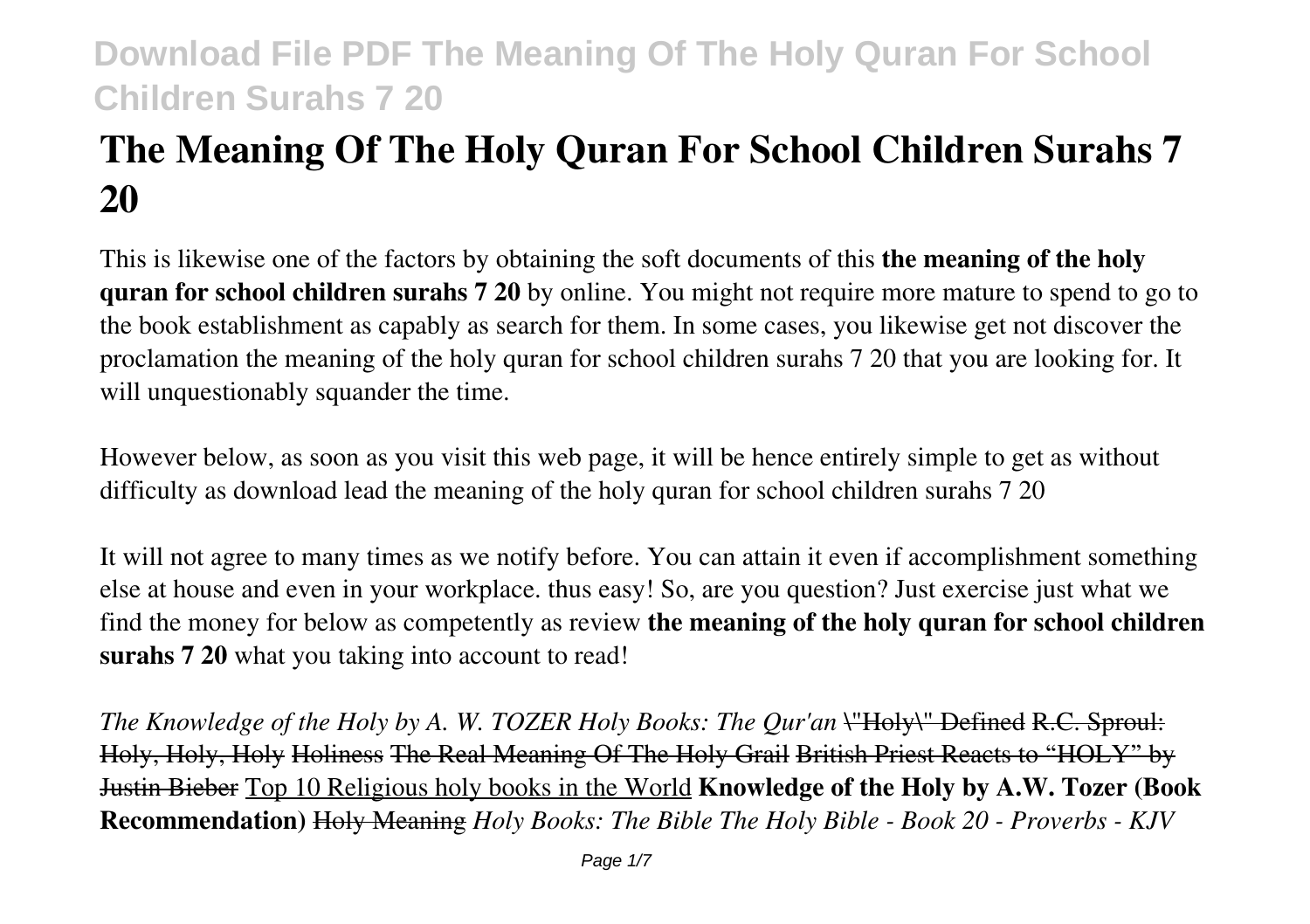*Dramatized Audio Holy Spirit Living: Miracles The Person and Work of the Holy Spirit by R. A. Torrey - Audiobook* Holy Book Meaning **Complete Sayings of Jesus in Chronological Order** What is the Holy Spirit? | Holy Spirit Explained | Holy Ghost's Role What Does It Mean To Be HOLY?! | Church Words (Pilot Episode) Craig Morgan - \"The Father, My Son and The Holy Ghost\" | Live at the Opry | Opry **What is Torah?**

The Meaning Of The Holy

The Hebrew word for holy is "qodesh" which means "apartness, sacredness," or "separateness" showing that God is altogether holy, sacred, set apart or separate from His creation. The idea is that God is totally different from us as He is spirit (John 4:24) and desires those who worship Him do so in spirit and in truth (John 4:23 ).

What Is The Biblical Definition Of Holy?

Definition of holy. 1 : exalted or worthy of complete devotion as one perfect in goodness and righteousness. 2 : divine for the Lord our God is holy — Psalms 99:9 (King James Version) 3 : devoted entirely to the deity or the work of the deity a holy temple holy prophets. 4 a : having a divine quality holy love.

Holy | Definition of Holy by Merriam-Webster

holy. ( ?h??l?) adj, holier or holiest. 1. (Ecclesiastical Terms) of, relating to, or associated with God or a deity; sacred. 2. (Ecclesiastical Terms) endowed or invested with extreme purity or sublimity. 3. Page 2/7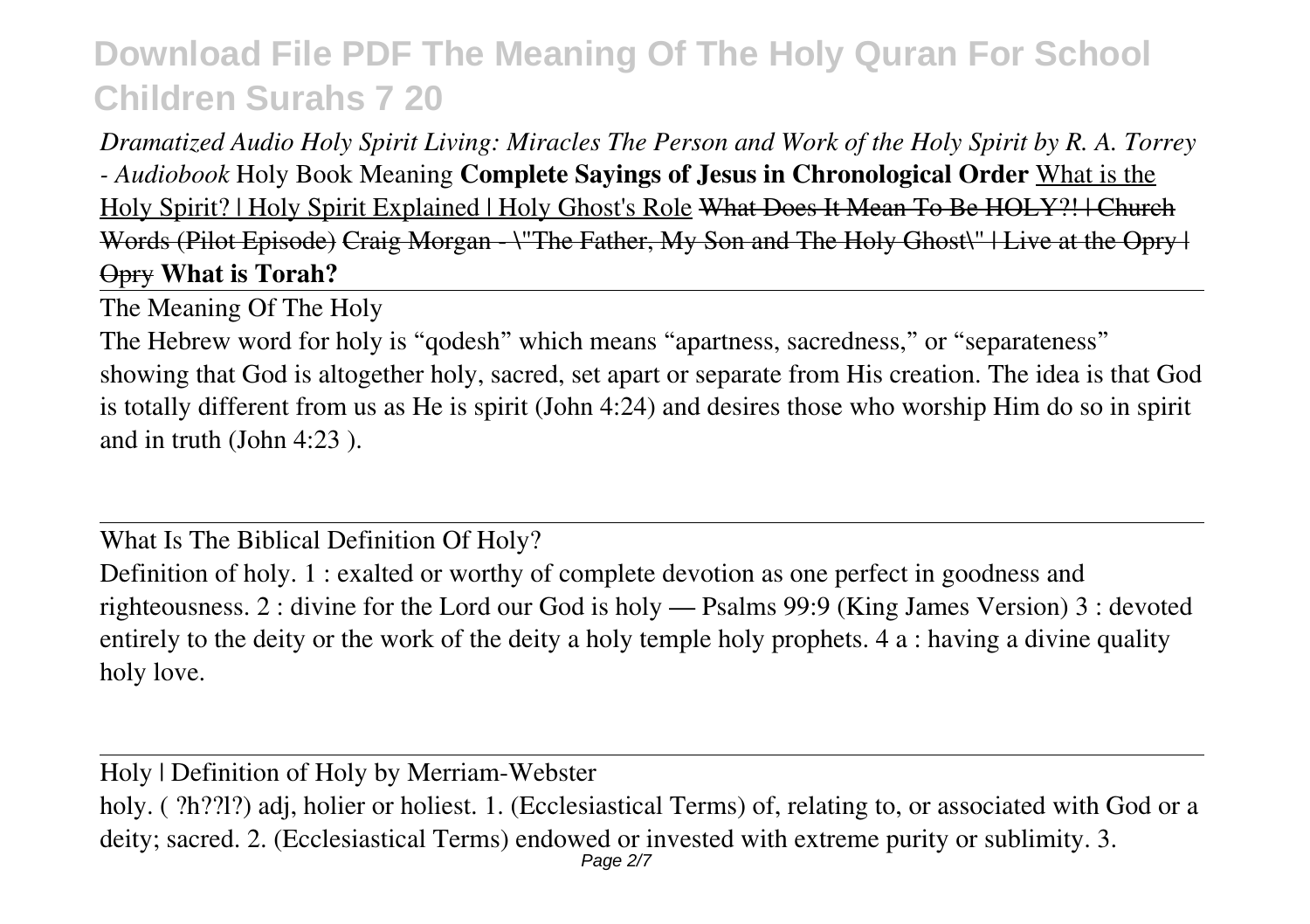(Ecclesiastical Terms) devout, godly, or virtuous.

Holy - definition of holy by The Free Dictionary A holy person is a religious leader or someone who leads a religious life. The Indians think of him as a holy man, a combination of doctor and priest. Synonyms: devout, godly, religious, pure More Synonyms of holy 3. adjective [ADJECTIVE noun]

Holy definition and meaning | Collins English Dictionary The universal description of the holy is that which is separated from the normal in a conceptual way. Yet through revelatory instruction Moses taught Israel that their conception of the holy affirmed an essential difference between themselves and deity.

Holy, Holiness Definition and Meaning - Bible Dictionary

synonym study for holy 1. Holy, sacred, consecrated, hallowed imply possession of a sanctity that is the object of religious veneration. Holy refers to the divine, that which has its sanctity directly from God or is connected with Him: Remember the Sabbath day to keep it holy.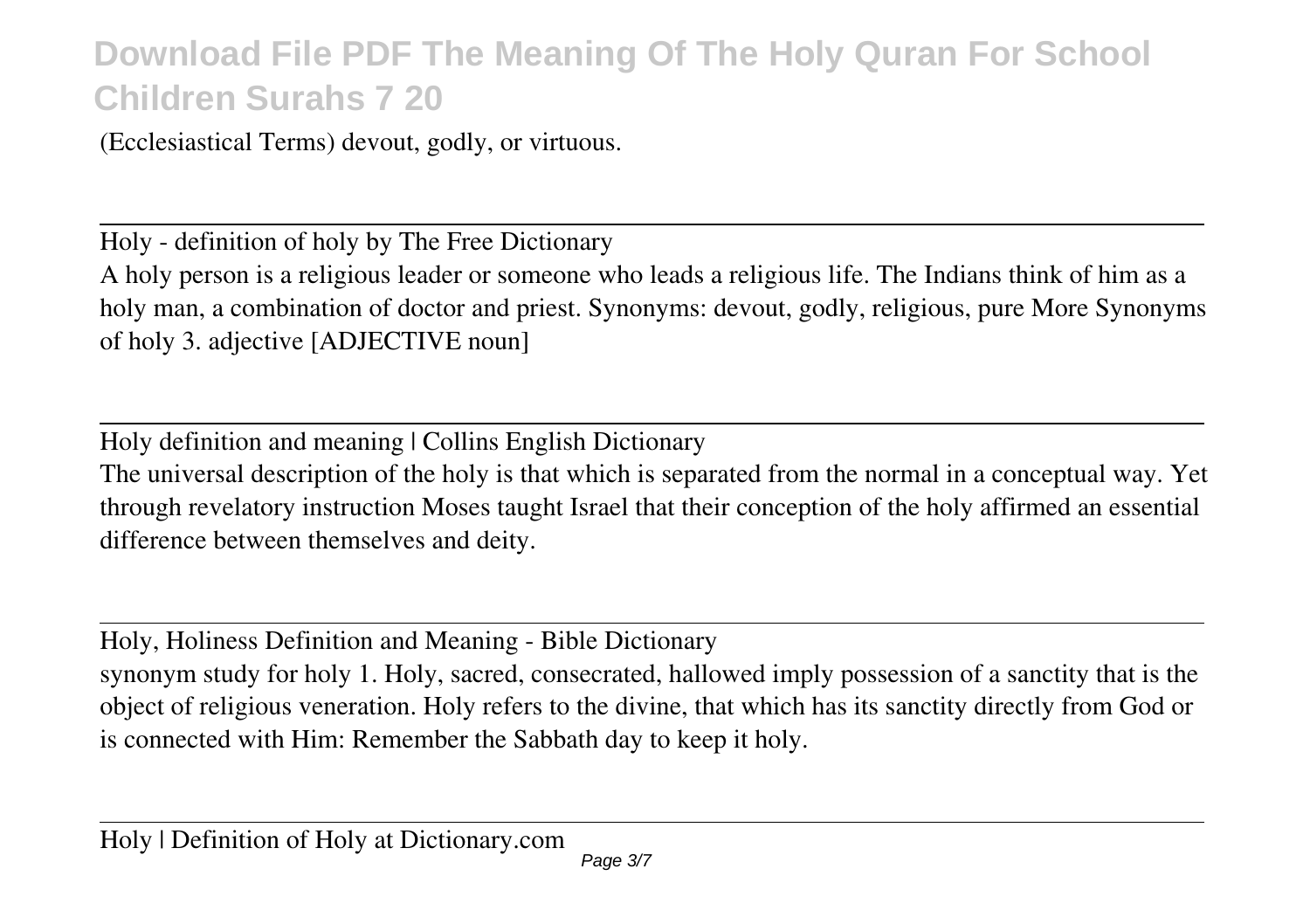Holy has the idea of heaviness or weight of glory. In the New Testament, the word for holy is "hagios" and means set apart, reverend, sacred, and worthy of veneration." This word applies to God...

What Does The Word Holy Mean? Bible Definition of Holy ...

The definition is 'He who submits his will to ALLAH'. Muslim and Islam are made of same Arabic roots meaning 'PEACE' which comes only when you are satisfied internally, socially, universally. Which obviously means you have enough proofs. That is why Quran had called Trees, Birds, and things in universe as Muslims because they never go against law.

What is the definition of Muslim according to the Holy Quran?

"Holy means not only sanctified, separated unto God, but also different, distinct, from everything that is common. Only God is different, distinct, from all things. Hence, He is holy; holiness is His nature. He chose us that we should be holy."

What Does It Mean to Be Holy? - Bibles for America Blog The Meaning of the Holy Qu'ran (English, Arabic and Arabic Edition) [Ali, Abdullah Yusuf] on Amazon.com. \*FREE\* shipping on qualifying offers. The Meaning of the Holy Qu'ran (English, Arabic and Arabic Edition)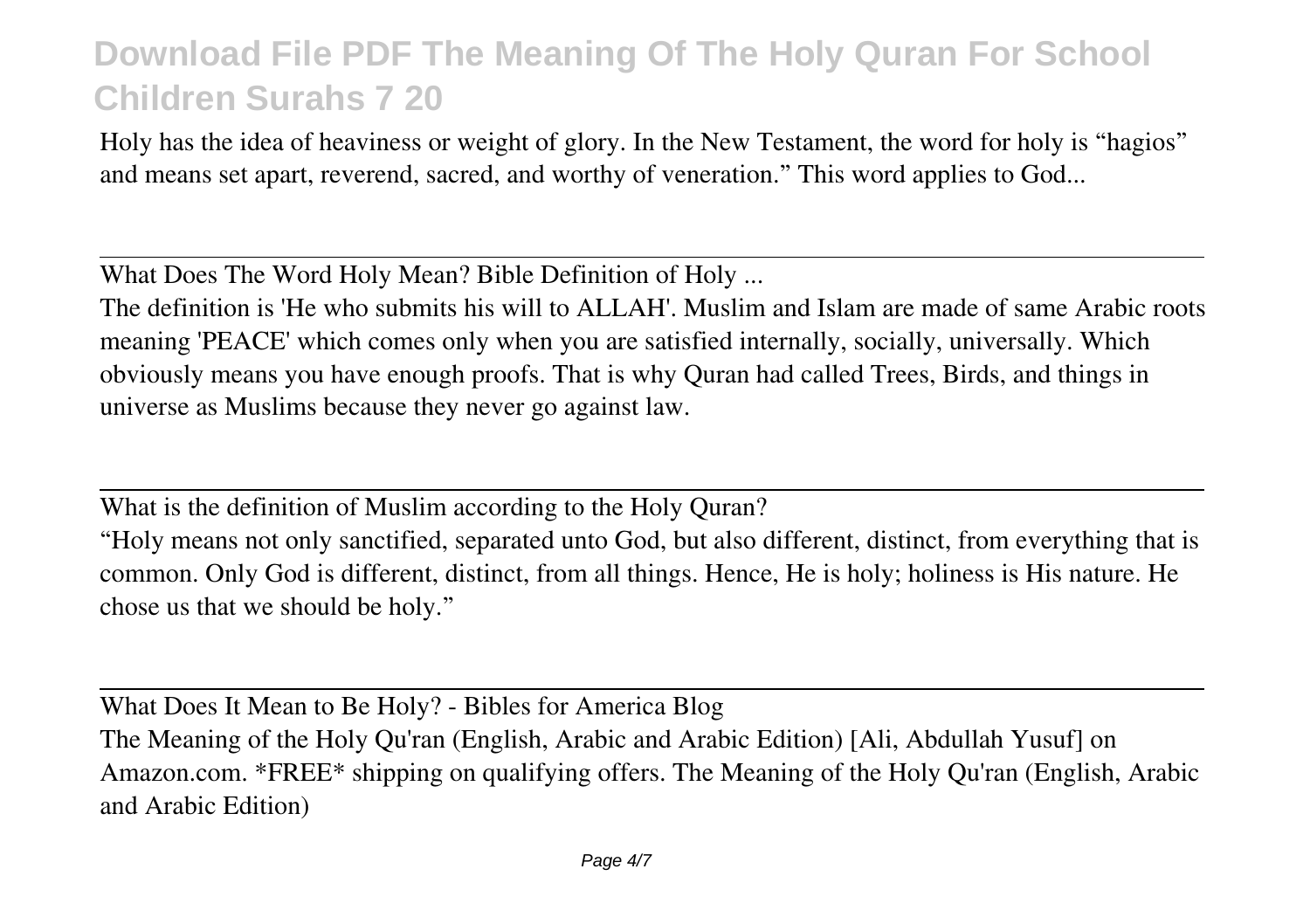The Meaning of the Holy Qu'ran (English, Arabic and Arabic ...

something that a person or a particular group of people want very much to have or achieve: Earth-like planets - the holy grail of planet hunting - are too small to detect. The Holy Grail is also the cup Jesus was believed to have drunk from during his last meal with his disciples.

THE HOLY GRAIL | definition in the Cambridge English ... Holy Ghost definition is - the third person of the Trinity : holy spirit.

Holy Ghost | Definition of Holy Ghost by Merriam-Webster The holiness of God refers to His being "set apart" or distinct from all of creation. The word holy is used more than 600 times in the Bible. It describes something or someone set apart from all else. For example, the seventh day was called "holy" and set apart as special by God in Genesis 2:3.

What does holy, holy, holy mean in reference to God?

Holy Spirit. Third person of the Trinity. Old Testament. Some have argued that Old Testament believers were saved and sanctified by the Spirit just as New Testament believers. But such teaching appears nowhere in the Old Testament. However people were made right with God, the focus of the Old Testament roles of the Spirit lies elsewhere.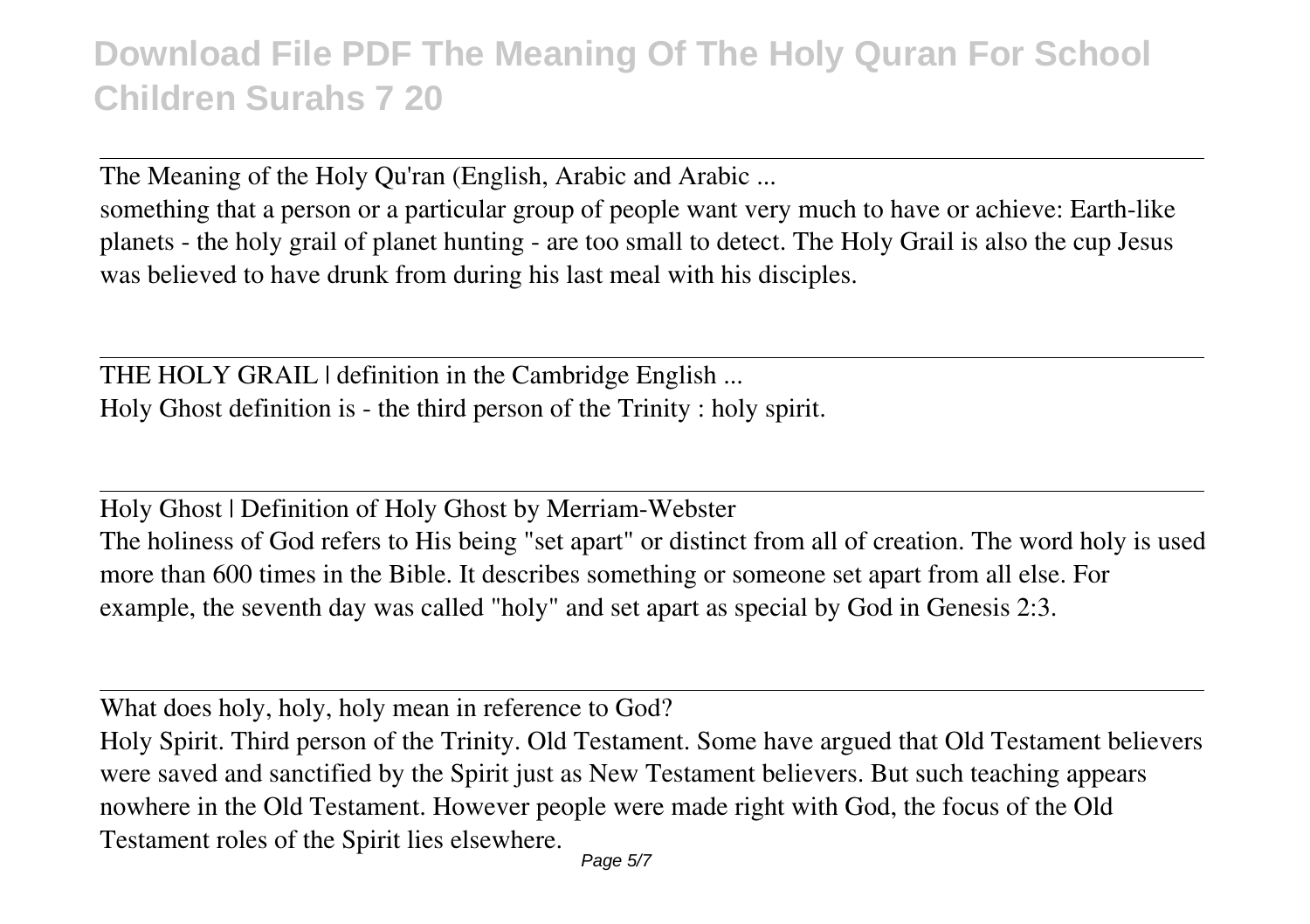Holy Spirit Definition and Meaning - Bible Dictionary

very religious or pure: a holy person. More examples. He was regarded as righteous and holy. She believes that the union of man and woman in holy matrimony is for ever. The soldiers deliberately defiled all the holy places. He doesn't believe in the holy estate of marriage. The area is a holy site for many Muslims.

HOLY | meaning in the Cambridge English Dictionary Holy spirit definition, the spirit of God. See more.

Holy spirit | Definition of Holy spirit at Dictionary.com Holy has four distinct meanings. First is "to be set apart." This applies to places where God is present, like the Temple and the tabernacle, and to things and persons related to those holy places or to God Himself. Next, it means to be "perfect, transcendent, or spiritually pure, evoking adoration and reverence."

Holy - Holman Bible Dictionary - Bible Dictionary If you describe something as holy, you mean that it is considered to be special because it is connected Page 6/7